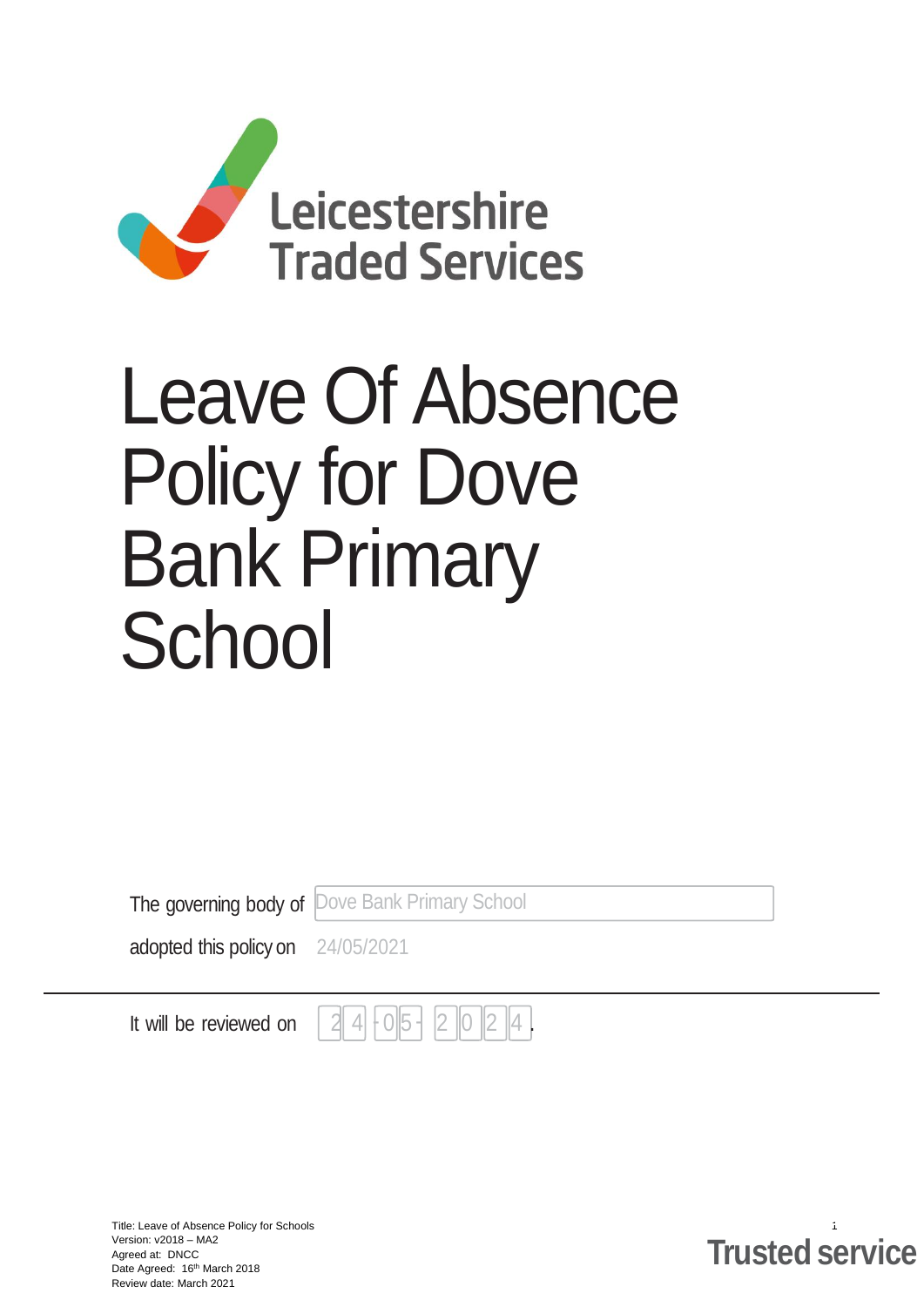## **1. Purpose**

- 1.1 The Governing Body/Board of Trustees recognises the diverse workforce it employees which includes a high percentage of people with caring responsibilities, as well as those with other personal commitments, interests and beliefs and who, at some point within their working lives, may require leave of absence to deal with matters that fall outside of the Attendance Management Policy.
- 1.2 This policy sets out the school's approach for dealing with requests for leave of absence and employees entitlements to paid or unpaid leave. It does not form part of employees' terms and conditions of employment and therefore may be subject to change at the discretion of the Governing Body.
- 1.3 The Governing Body will, wherever possible, seek to achieve for its employees a balance between home and work/life and whilst every effort will be made to grant leave in line with this policy, it is recognised that due to the structured nature of the school timetable some requests for leave may not be approved. Any decisions on the granting of leave must be made in a fair and consistent way and also take into consideration the impact of the request on the delivery of teaching and learning within the school.
- 1.4 These leave arrangements have been discussed with the recognised Trade Unions and Professional Association.

#### **2. The Law**

- 2.1 Under the Employment Rights Act 1996, as amended, employees are entitled by Law to take reasonable unpaid time off work to deal with unexpected or sudden emergencies involving dependents and to make any longer term arrangements. This right to time off arises in circumstances such as death, sudden illness/hospitalisation, injury or assault of a dependent or the unexpected disruption of a dependents care arrangements.
- 2.2 Other types of leave requested by employees may include statutory leave which the school must adhere to, unless the necessary exemptions can be obtained by the employee and the school.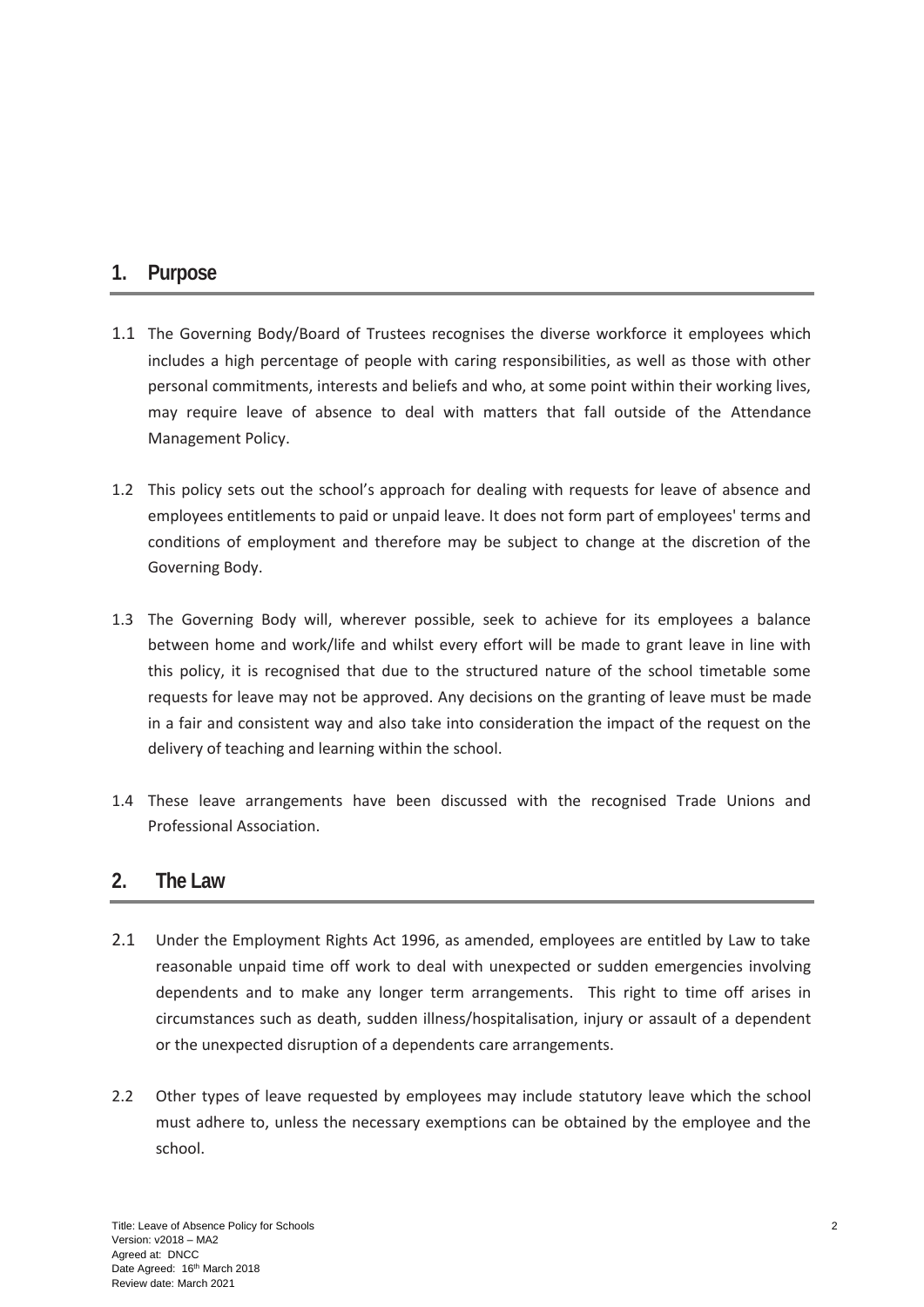2.3 In the interests of equality, fairness and consistency the granting of leave of absence in this school will be made within the framework of this policy which adheres to specific legislation and relevant conditions of service. For teachers these can be found in the Conditions of Service for School Teachers in England and Wales (Burgundy Book) and for support staff in the National Joint Council (NJC) for Local Government Services (Green Book).

### **3. Leave of Absence Table**

3.1 The table over the page reflects the schools position in relations to all aspects of leave. It has been produced to ensure that the school adopts a consistent approach to dealing with all requests for leave and in addition the decisions on pay.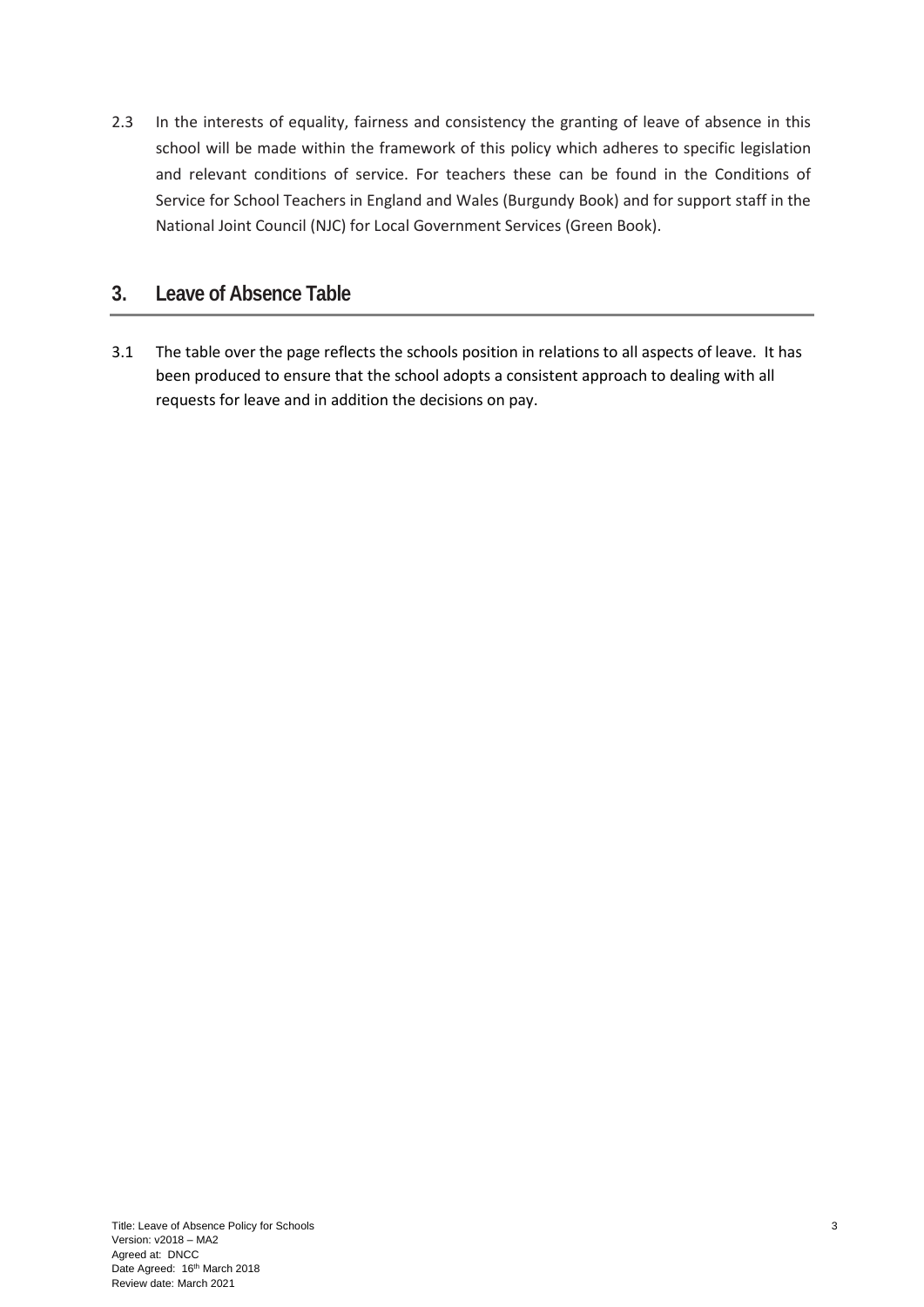# **Leave of Absence Reference Table**

| Leave                                                                  | <b>Duration</b>                    | <b>Paid/unpaid</b>                                        |
|------------------------------------------------------------------------|------------------------------------|-----------------------------------------------------------|
| <b>Emergency &amp;</b><br>1.                                           |                                    |                                                           |
| <b>Compassionate Leave</b>                                             |                                    |                                                           |
| Emergency leave:<br>a.                                                 | Immediate 24 hours. Up to 48 hours | Paid, up to 2 days max.                                   |
| (unforeseen domestic issues)                                           | (max) in crisis situation          | Additional time off required after the                    |
|                                                                        |                                    | emergency has passed may be taken                         |
|                                                                        |                                    | annual<br>leave<br>/ working<br>using                     |
| Compassionate Leave:<br>b.                                             | Up to 5 days                       | additional hours or as unpaid leave<br>Up to 5 days paid. |
| confined<br>(usually<br>to<br>οf<br>cases                              | (or an addition 3 days where this  | Or time off may be unpaid / taken as                      |
| bereavement or extreme dependent care                                  | follows 2 days emergency leave)    | annual leave or working additional                        |
| situations/hospitalisation)                                            |                                    | hours unless extenuating                                  |
|                                                                        |                                    | circumstances                                             |
| Additional compassionate leave:<br>C.                                  | Up to an additional 5 days         | Paid                                                      |
| (granted in exceptional/life threatening                               | (a max. of 10 days leave in total) |                                                           |
| circumstances)                                                         |                                    |                                                           |
| 2. Medical & Welfare                                                   |                                    |                                                           |
| <b>Appointments</b>                                                    |                                    |                                                           |
| Attendance at medical<br>a.                                            | Time off to be agreed where        | Paid leave may be granted                                 |
| /dental/optician appointments                                          | this cannot be arranged            |                                                           |
| (for employee or dependent)                                            | outside of work.                   |                                                           |
| Medical screening i.e. cancer<br>b.<br>screening / cervical smear test | Proof of appointment to be         | Paid leave may be granted                                 |
| / breast examination                                                   | provided.                          |                                                           |
| <b>Blood Donors</b><br>c.                                              | To be agreed                       | Paid leave may be granted                                 |
| d. Day surgery or inpatient                                            | Proof of appointment to be         | To be recorded as sick leave.                             |
| treatment                                                              | provided.                          |                                                           |
| <b>Bone Marrow Donors</b><br>e.                                        | To be agreed                       | Unpaid                                                    |
| f.<br>Fertility/IVF Treatment                                          | Proof of treatment /               | Unpaid                                                    |
|                                                                        | appointment required.              | Absence to be recorded as sick                            |
|                                                                        |                                    | leave if accompanied by GP fit                            |
|                                                                        |                                    | note. See guidance for more<br>details.                   |
| <b>Gender Reassignment</b><br>g.                                       | Proof of treatment /               | Unpaid for non-medical                                    |
|                                                                        | appointment required.              | treatment.                                                |
|                                                                        | To be agreed between Head          | Absence to be recorded as sick                            |
|                                                                        | Teacher & employee                 | leave if accompanied by GP fit<br>note.                   |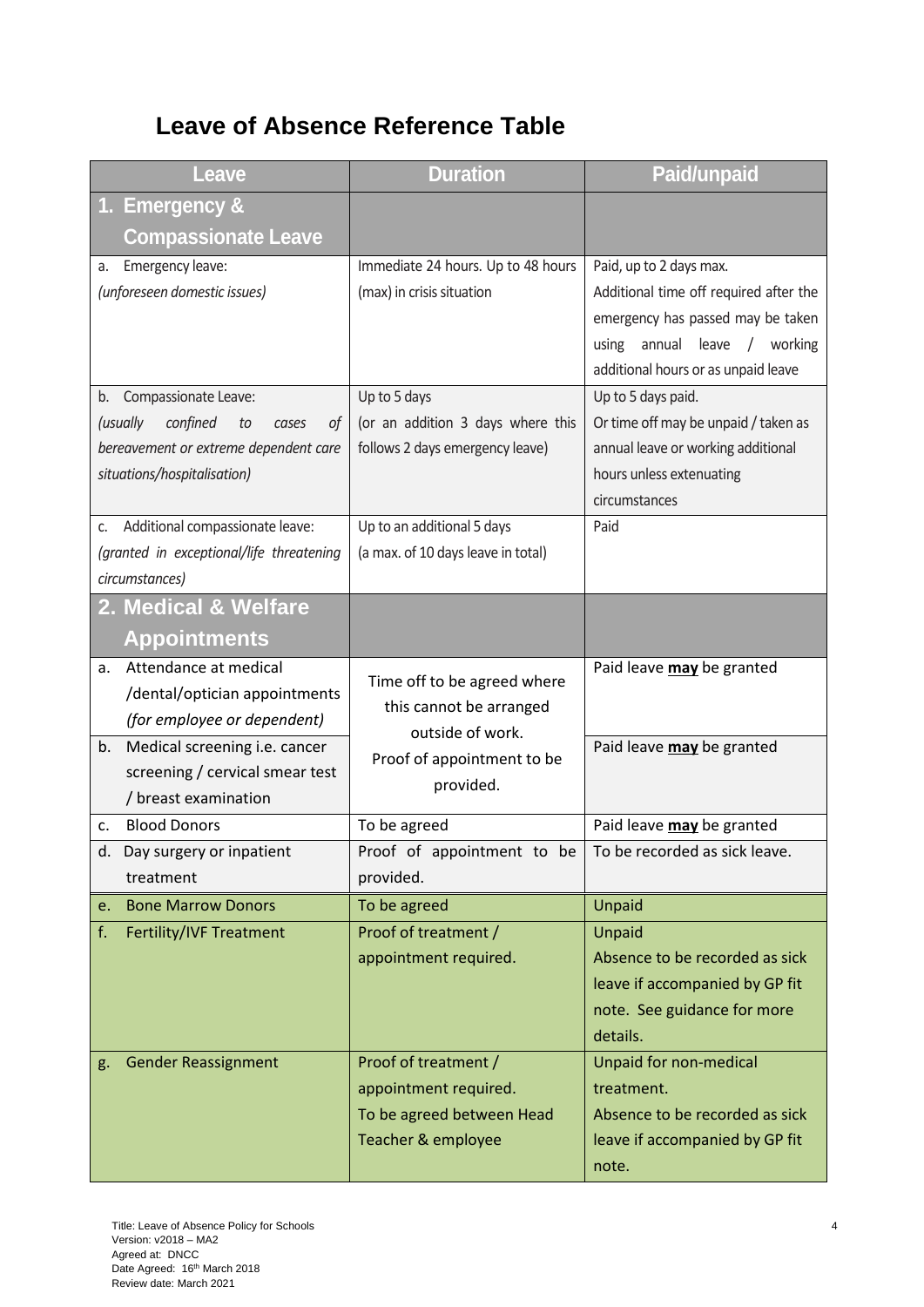| Leave                                                                                                                                                                                             | <b>Duration</b>                                                                                                                                                                                             | <b>Paid/unpaid</b>                                                                                                                                                  |  |  |
|---------------------------------------------------------------------------------------------------------------------------------------------------------------------------------------------------|-------------------------------------------------------------------------------------------------------------------------------------------------------------------------------------------------------------|---------------------------------------------------------------------------------------------------------------------------------------------------------------------|--|--|
| <b>Domestic Reasons for</b><br>3 <sub>1</sub>                                                                                                                                                     |                                                                                                                                                                                                             |                                                                                                                                                                     |  |  |
| <b>Absence</b>                                                                                                                                                                                    |                                                                                                                                                                                                             |                                                                                                                                                                     |  |  |
| Moving house<br>a.                                                                                                                                                                                | 2 days                                                                                                                                                                                                      | Paid leave may be granted                                                                                                                                           |  |  |
| Attending relatives wedding/civil<br>b.<br>ceremony                                                                                                                                               | 1 day                                                                                                                                                                                                       | Paid leave may be granted                                                                                                                                           |  |  |
| <b>Examination &amp; Revision</b><br>$\mathsf{C}$ .<br>(for study directly relating to their<br>school<br>role<br>in<br>&<br>is<br>approved/funded by school)                                     | Day release<br>$\bullet$<br>Final revision for exam (equal to<br>the duration of the exam)<br>• Attendance at exam<br>3 days study leave (for those<br>$\bullet$<br>undertaking<br>correspondence<br>exams) | Paid                                                                                                                                                                |  |  |
| Graduation<br>d.                                                                                                                                                                                  | 1 day                                                                                                                                                                                                       | Paid leave may be granted                                                                                                                                           |  |  |
| <b>Interviews</b><br>е.                                                                                                                                                                           | Up to 5 days<br>Plus additional 5 days granted at<br><b>Governors Discretion</b>                                                                                                                            | Paid                                                                                                                                                                |  |  |
| <b>Training &amp;</b><br>4.<br><b>Examinations</b>                                                                                                                                                |                                                                                                                                                                                                             |                                                                                                                                                                     |  |  |
| All staff                                                                                                                                                                                         |                                                                                                                                                                                                             |                                                                                                                                                                     |  |  |
| <b>Required Training</b><br>(as part of their role)                                                                                                                                               | Day release,<br>Final<br>revision<br>for<br>exam<br>(equal<br>the<br>purposes<br>to<br>duration of the exam)<br>Attendance at exam<br>3 days study leave for those<br>undertaking correspondence            | Paid, including payment of all<br>fees & relevant expenses<br>NB. Part time employees<br>attending training outside of<br>their contracted hours should<br>be paid. |  |  |
| Individual Training / CPD                                                                                                                                                                         | addition<br>courses<br>(in<br>to<br>revision, exam leave)<br>Academies policy does not go<br>into any detail under this                                                                                     | Unpaid                                                                                                                                                              |  |  |
|                                                                                                                                                                                                   | section.                                                                                                                                                                                                    |                                                                                                                                                                     |  |  |
| Individual Training / CPD<br>Examinations                                                                                                                                                         |                                                                                                                                                                                                             | Unpaid                                                                                                                                                              |  |  |
| See Appendix II of the Burgundy Book, MEMORANDUM OF AGREEMENT FOR THE RELEASE OF TEACHERS for<br>additional details on teachers who may be External Examiners, Markers, Chairman of Examiner etc. |                                                                                                                                                                                                             |                                                                                                                                                                     |  |  |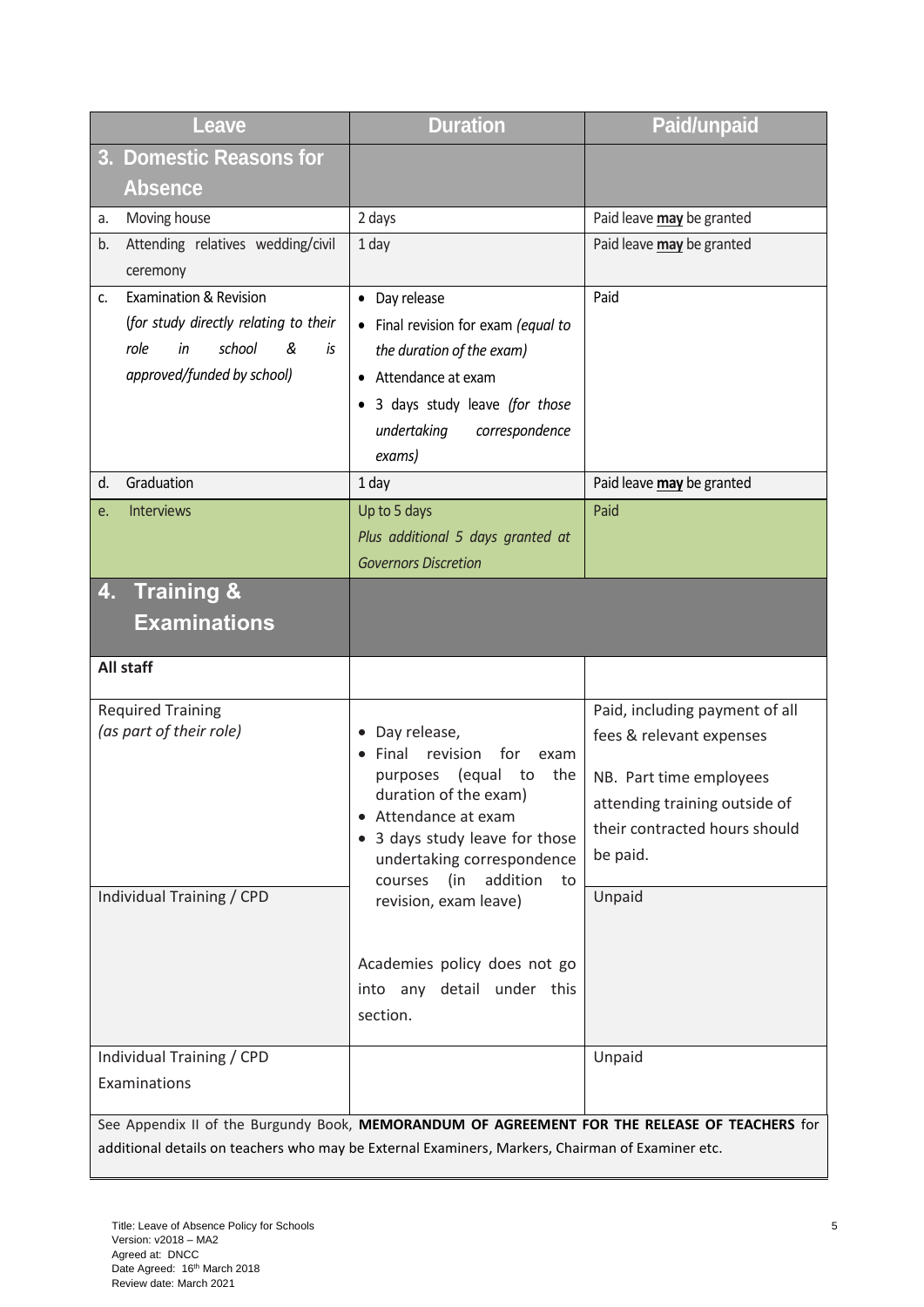| Leave                                                                             | <b>Duration</b>                                               | <b>Paid/unpaid</b>                                             |  |
|-----------------------------------------------------------------------------------|---------------------------------------------------------------|----------------------------------------------------------------|--|
| 5. Other Leave                                                                    |                                                               |                                                                |  |
| Lecturer<br>a.                                                                    | Approval required by Head teacher                             | Paid leave may be granted. Any fees                            |  |
| (during contractual hours)                                                        | / Governors                                                   | received by employee should be<br>paid directly to the school. |  |
| <b>Professional Bodies</b><br>b.                                                  |                                                               | Paid leave may be granted where                                |  |
|                                                                                   |                                                               | operational needs permit.                                      |  |
| Participation in Sporting Activities<br>c.                                        | To be agreed by Governing Body                                | Unpaid                                                         |  |
|                                                                                   | (Supporting information to be                                 |                                                                |  |
| Career Breaks / Sabbatical<br>d.                                                  | provided where applicable)<br>See guidance on Career Breaks & |                                                                |  |
|                                                                                   | Sabbatical                                                    |                                                                |  |
| <b>6. Statutory Leave</b>                                                         |                                                               |                                                                |  |
| a. Redundancy $-$ support for job                                                 | Reasonable $time - to$<br>be                                  | Paid                                                           |  |
| seeking/training                                                                  | agreed between Head teacher<br>& employee                     |                                                                |  |
| b. Jury Service or:                                                               | On average up to 10 days but                                  | Paid                                                           |  |
| Formal attendance at court /tribunal                                              | can be longer                                                 |                                                                |  |
| or as a witness on behalf of The                                                  |                                                               |                                                                |  |
| Crown, Police or Defence, or for                                                  |                                                               |                                                                |  |
| either side in a civil case.                                                      |                                                               |                                                                |  |
| c. Magisterial Duties (Justice of                                                 | Up to a maximum of 18 days,                                   | Paid                                                           |  |
| the Peace)                                                                        | or equivalent half days per<br>annum.                         |                                                                |  |
| d. Other Public Services Duties,                                                  | An aggregate total of 15 days                                 | Paid                                                           |  |
| including:                                                                        | (or 18 in the case of JP's or 20                              |                                                                |  |
|                                                                                   | in the case of LA Councillors)                                |                                                                |  |
|                                                                                   | per annum)                                                    |                                                                |  |
| <b>Local Councillor</b>                                                           | I days leave on day of poll                                   | Paid                                                           |  |
| A School Governor / Trustee<br>$\color{black} \bullet$                            |                                                               |                                                                |  |
| Member of any statutory tribunal,<br>$\bullet$<br>for example employment tribunal |                                                               |                                                                |  |
| Member of health authority<br>$\color{black} \bullet$                             | Up to 5 days per Academic                                     | Paid                                                           |  |
| Member of the Environment Agency<br>$\color{black} \bullet$                       | Year.                                                         |                                                                |  |
| Member of the prison independent<br>$\bullet$                                     |                                                               |                                                                |  |
| monitoring boards.<br><b>6.Statutory</b><br>Leave                                 |                                                               |                                                                |  |
| continued                                                                         |                                                               |                                                                |  |
|                                                                                   |                                                               |                                                                |  |